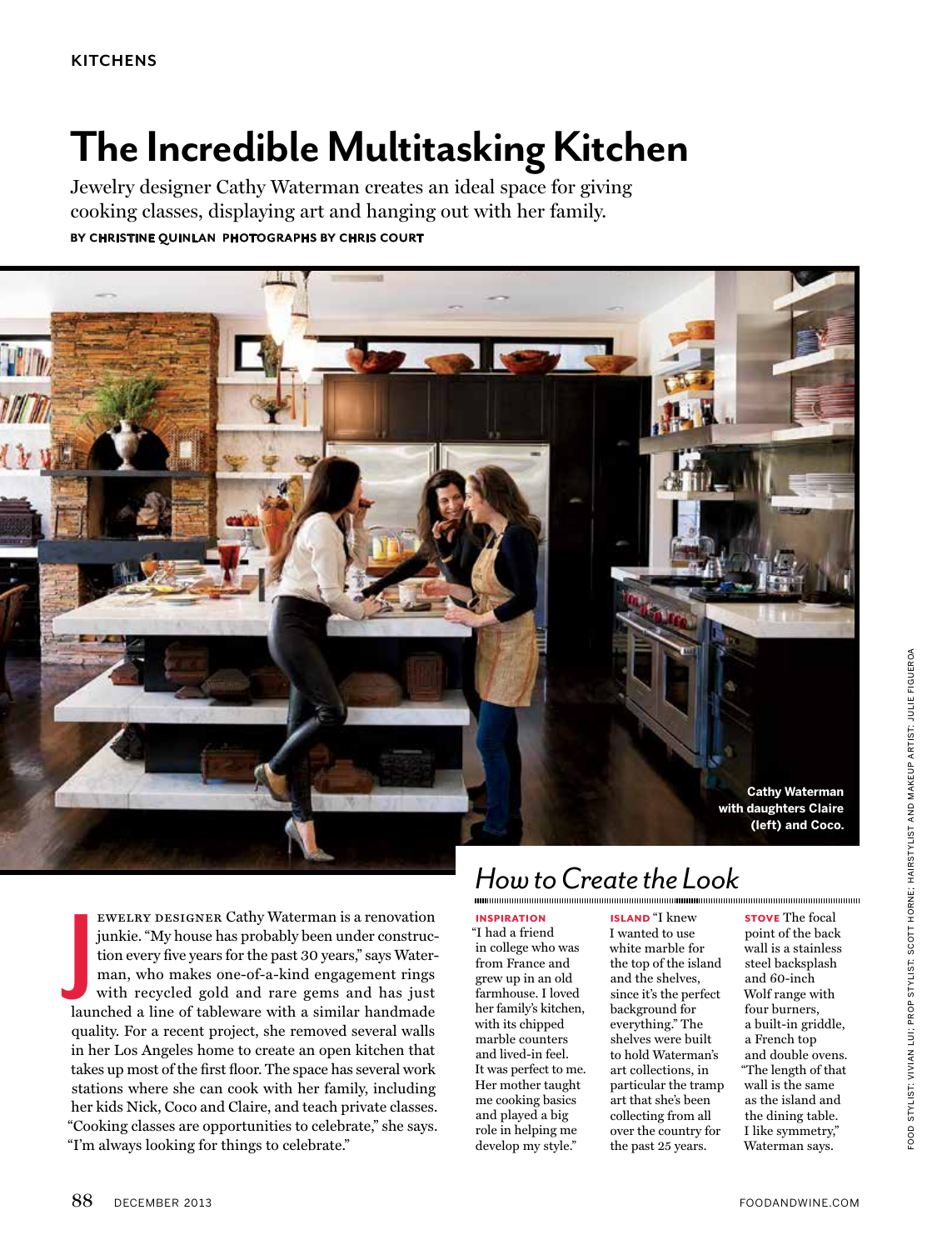

 $\lessdot$  PREP SPACE A large butler's pantry has plenty of counter space and its own sink. Coco Kislinger tests recipes there for her new business, Coco Bakes. She sells her gluten-free and dairy-free sweets locally. *cocobakesla.com.*



**CABINETS** Waterman stores ingredients and dinnerware in the pantry's custom cabinets. She coated them with red stain first, then dark brown to create a warm custom color. To keep dirty dishes out of sight during parties, the pantry has a dishwasher.



### **ART DISPLAY**

Waterman wanted to install shelves to display pieces from her wide-ranging art collection. The shelves that wrap around the island hold tramp art, turn-of-the-century American folk art made from salvaged materials like cigar boxes and produce crates. The marble shelves next to the fireplace were built specifically for her Austrian Art Nouveau pieces. "My favorite period for decorative arts is Art Nouveau," she says. "The style is lyrical and naturebased, much like my own work."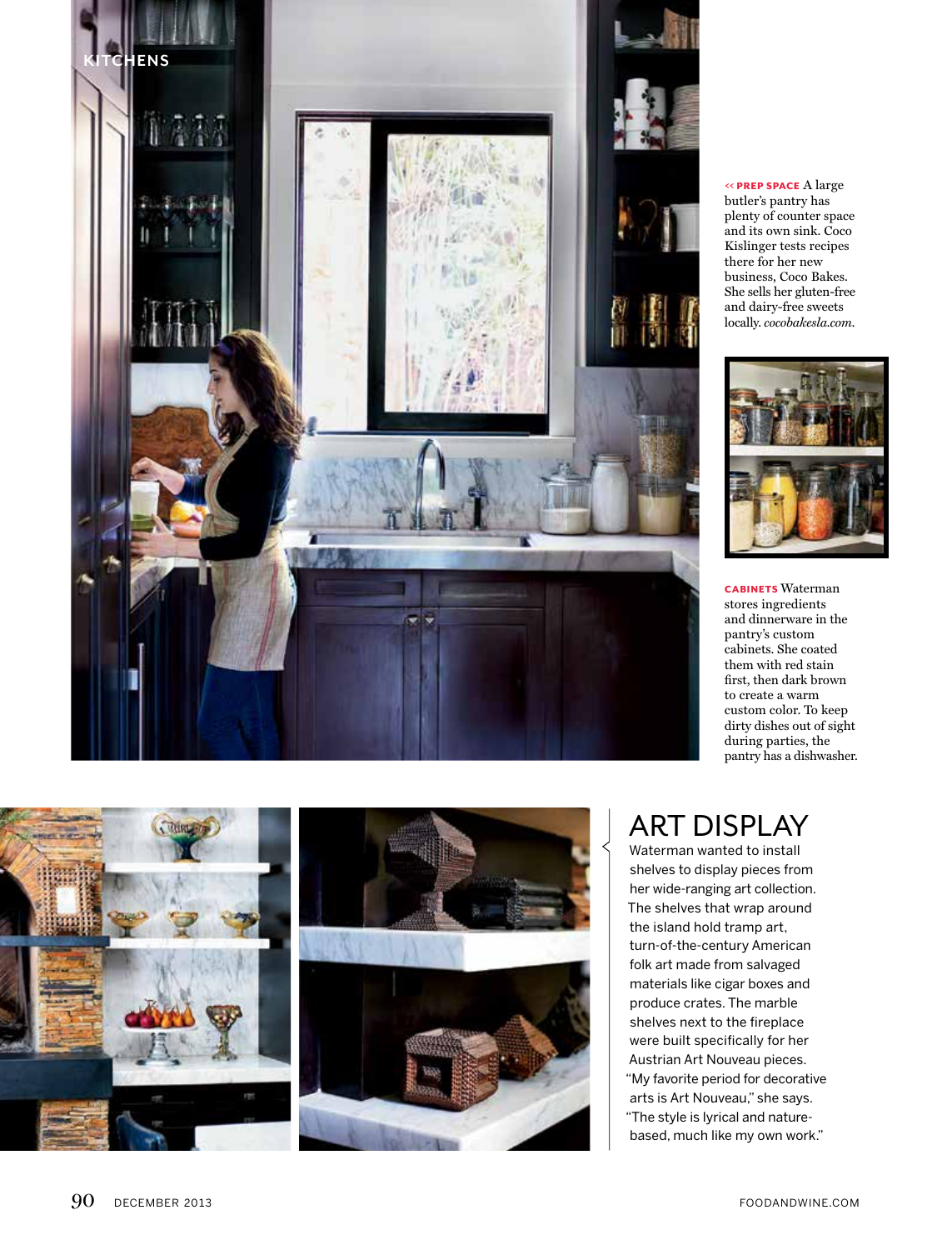#### **kitchens**





#### **Winter Salad with Avocado, Pomegranate and Almonds**

 $\odot$  total: 30 min  $\cdot$  8 servings "Lettuce is one of my favorite foods—people laugh at me because of it," says Cathy Waterman. She loves to eat it in a salad with lemons that she preserves herself. "They add brightness to so many things," she says.

- ¼ cup Champagne vinegar
- 2 tablespoons minced shallot
- 1 tablespoon minced preserved lemon peel (see Note)
- 1 tablespoon Dijon mustard
- ½ teaspoon kosher salt
- $2/3$  cup extra-virgin olive oil
- 18 ounces Little Gem or romaine lettuce (about 16 cups), torn into bite-size pieces
- 1 Hass avocado—halved, pitted and thinly sliced lengthwise

## *Precious Metals at the Table*

*Like her jewelry, Waterman's tabletop designs are inspired by nature. The collection, which she has been working on for two years, is available at Barneys.* barneys.com.

candle holders Waterman's whimsical sterling silver candle holders are handmade and take their shapes from flowers and trees. "These are special things to get, when you're starting a life with someone. Sometimes you receive them as gifts, or you might be lucky enough to inherit silver." *Made to order from \$5,190 per pair.*

dinnerware "I'm crazy about this shade of yellow; it's similar to my favorite pair of leather chairs." The porcelain collection, which is made in France by Bernardaud, includes Waterman's signature wreath-like logo in gold. *Plates from \$180.*

silverware The ornate handles of the sterling silver Guinevere flatware resemble arched windows from medieval architecture. The flatware is hand-forged in Massachusetts at one of the country's two remaining foundries. "I like American work," she says, "but it's hard to find people who still craft silver." The price is high, she realizes, though "it's not every day that you buy sterling flatware. It was a big deal in my house when we first got some. I saved for 15 years to buy it." *\$3,760 for a five-piece setting.*

1 fennel bulb—halved lengthwise, cored and very thinly sliced ½ cup marcona almonds ½ cup pomegranate seeds Maldon salt, for sprinkling Freshly ground pepper

1. In a bowl, whisk the vinegar, shallot, preserved lemon, mustard and kosher salt. Whisk in the olive oil in a steady stream until blended. 2. In a large bowl, toss the lettuce, avocado, fennel and ¼ cup each of the almonds and pomegranate. Toss with ½ cup of the vinaigrette. Transfer to a platter and garnish with the remaining almonds and pomegranate. Sprinkle with Maldon salt and pepper. Serve with the remaining vinaigrette at the table. NOTE Preserved lemons are available at spe-

cialty food shops and kalustyans.com. wine Citrusy Chilean Sauvignon Blanc: 2011

Casa Marin Cipreses Vineyard.